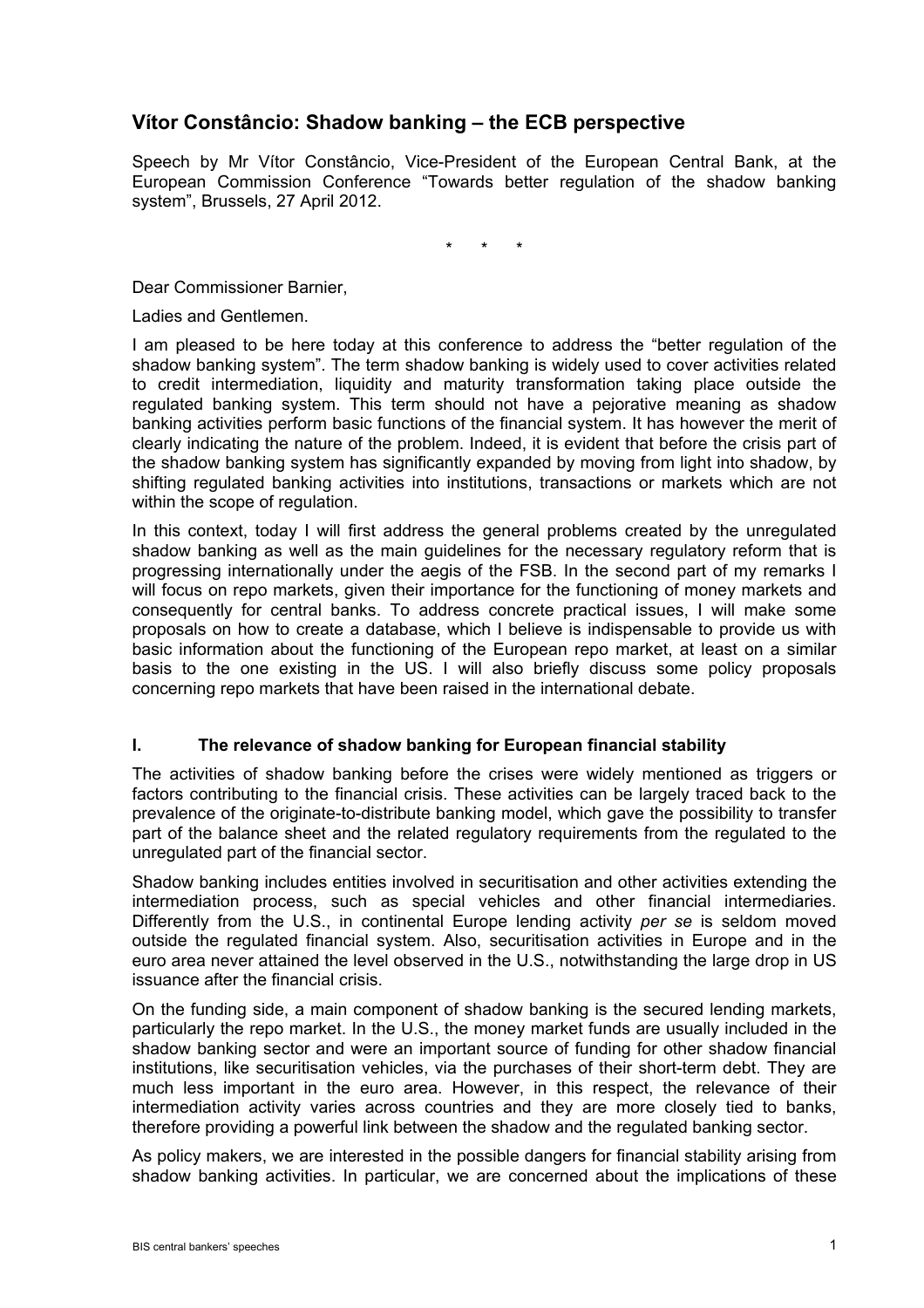activities for global liquidity. If shadow banks are involved in a large share of the activities of the financial sector, it is more likely that in periods of stress liquidity dries up very quickly in certain markets leading to sudden stops in funding. Also, shadow banking extends the intermediation chain and increases the associated contagion risks.

There are various forms of interplay between the regulated banking system and the shadow banking system resulting in a substantial amplification of systemic risk. One of the elements for the US market, has been the "run on repos" of shadow banking entities that were funded using asset-backed-securities as collateral. When the value of these assets declined dramatically, these entities, which could not access central bank liquidity, got quickly into trouble.<sup>1</sup> "Bank runs" involving shadow banking entities have systemic risk implications since they can quickly spill over to the regulated financial sector. This happens via contagion propagating through market dynamics – liquidity squeeze, fire sales – or via the interconnectedness with the regulated banking sector. Shadow banking activities exacerbate the build-up of leverage and asset price bubbles and therefore amplify the procyclicality of the financial system.

Based on these characterisation and the available data, recent estimates published recently by the ECB<sup>2</sup> put the value of the assets of shadow banking in the euro area to about one half of the assets of the banking system. In the U.S., in view of the lower weight of banks in the overall financial system, the size of the shadow banking, although not much higher than in Europe in absolute terms, is practically equal to the total assets of the banking sector. In the euro area, there is a certain degree of heterogeneity and most importantly, there is a high degree of interconnectedness between the European banking sector and the shadow banking. Some segments of the shadow banking provide funding to the regulated banks and the liabilities of financial vehicles set up outside the balance sheet of banks may actually be guaranteed in some form by the originator banks.

# **II. The regulatory debate on shadow banking**

Following the mandate received by the G20, the FSB has made remarkable efforts to prepare policy recommendations addressing shadow banking. It has been clear from the outset the importance of pooling expertise and resources from several authorities, as a comprehensive assessment of all the financial sectors was needed to clearly understand the problem. This has been possible thanks to the steering of the FSB. To give an indication of the complexity of the matters, the FSB put in place five different workstreams, also relying on the support of international standards setters. Two of these workstreams address specific regulatory issues, including the regulatory treatment for money market funds and securitisation. The other workstreams assess broader issues, such as the banks' interactions with shadow banking entities, the need for new regulation on shadow banking entities, and systemic risks stemming from practices in securities financing and repo markets.

This last topic is of close interest for central banks, and I will devote some specific consideration to it. Before that, I would like to make some more general observations.

First, given that one of the main risks stemming from shadow banking relates to regulatory arbitrage, it is important, and indeed crucial in Europe, to ensure **consistency of policy initiatives across countries**. In this context, I note that in the US the Dodd-Frank Act prohibits banks from proprietary trading (the so-called Volcker rule) and restricts investments in hedge funds and private equity by commercial banks and their affiliates. The imposition of such restrictions is not being considered by the FSB, which is looking instead at a possible

<sup>1</sup> Gorton and Metrick (2009), Securitised Banking and the Run on Repo, NBER Working Paper No 15223.

<sup>2</sup> See Bakk-Simon et al. (2012), Shadow Banking in the Euro Area: An Overview, ECB Occasional Paper No 133, April.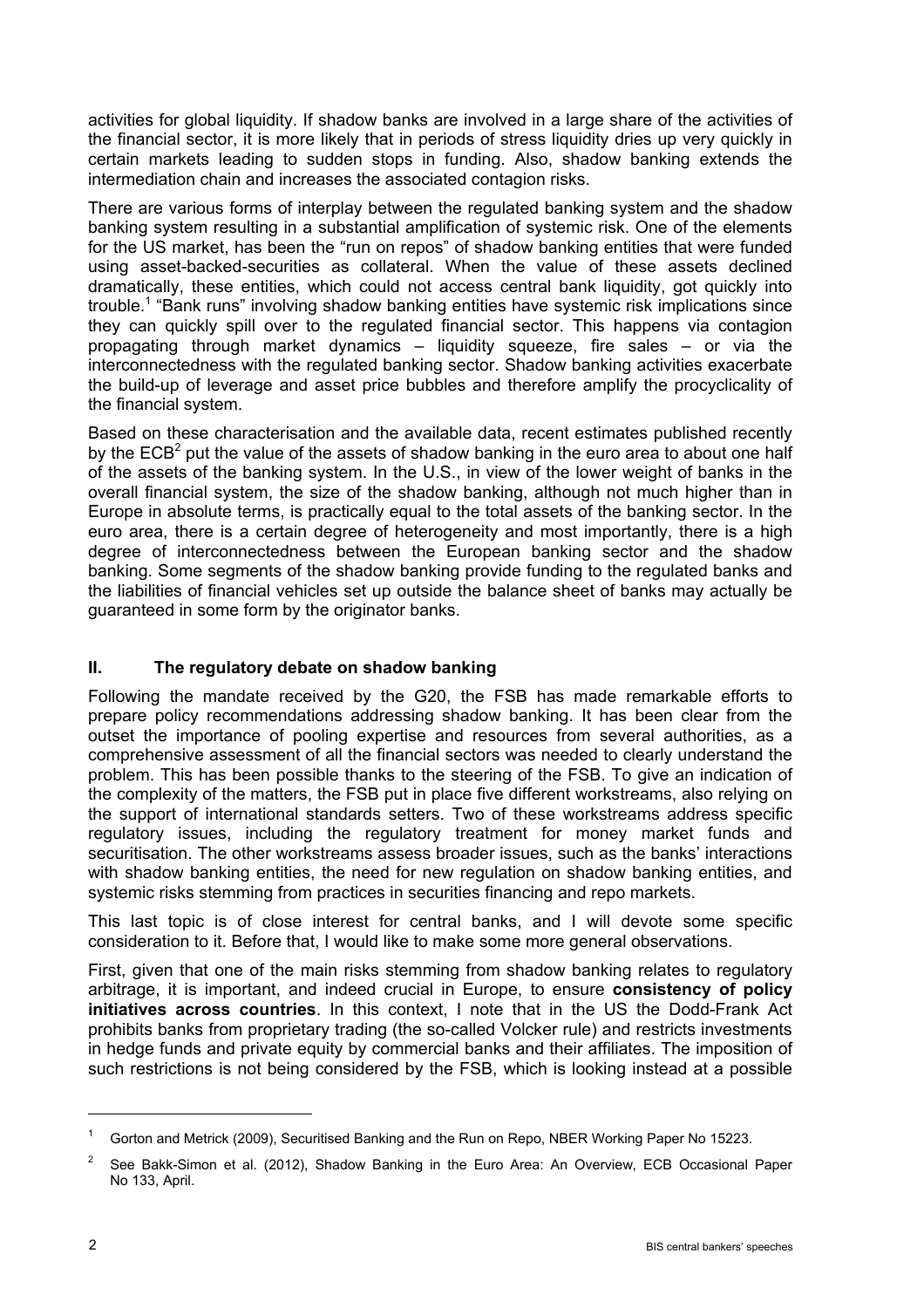enhancement of the prudential requirements related to the interplay between banks and hedge funds. This could create the potential for an asymmetry leading to distorted regulatory incentives.

Second, also on the basis of the FSB analysis, we need to look with new eyes at the EU regulatory framework and ask ourselves whether it can properly address systemic risks stemming from shadow banking. In the past, regulation was sectoral-based, without specific consideration of the interconnections existing in reality between financial sectors. In this context, I welcome the Commission's Green Paper, which contains a very helpful preliminary analysis on whether the regulatory initiatives undertaken so far in Europe are addressing such new perspective. It also indicates outstanding policy issues on which further regulatory initiatives might be needed.

The Green Paper is also referring to the need for Europe to establish a permanent process for the collection and exchange of information by all relevant authorities to address shadow banking entities and activities. In this regard, I note that the ESRB, as the EU macroprudential body with authority over the whole EU financial sector, is well placed to conduct a continuous monitoring of systemic risks stemming from shadow banking.

# **III. Policy issues concerning securities financing: the ECB's views**

I would like now to focus on the repo market, which is of particular importance for central banks.

The repo market is a key source of financing for the banking sector and the shadow banking system. Most recent estimates of the size of the repo market in the US are in the range of USD 12 trillions in early 2010.<sup>3</sup> **There are no official data on the overall size of the repo market in the euro area**, but according to the latest December ICMA survey, the total value of outstanding repos on the book of the 64 offices of 59 financial groups in the EU in December 2011 was of EUR 6.2 trillion in gross terms. Secured lending via repos has been increasing significantly in the past recent years in detriment of unsecured forms of interbank lending in money markets. Indeed, we estimate that since 2002 the daily turnover of the interbank secured lending more than doubled whereas the unsecured part of that marked decreased slightly.

Secured financing provides benefits over unsecured lending, especially during turbulent market times. At the same time, however, the reliance on secured financing provides a powerful channel of transmission of shocks in the financial system. The decline in collateral values translates in additional collateral calls possibly compounded with higher haircuts and margins requirements. A system in which financial institutions rely substantially on secured lending tends to be more pro-cyclical than otherwise.

Government bonds accounts for two third of the EU-originated collateral used in repo transactions.<sup>4</sup> The powerful shock amplification system of these markets became particularly evident over the last couple of years with the loss in value of the debt of some euro area countries.

In Europe, an increasing share of repos is cleared via central counterparty clearing houses (CCPs) – with a share of 32% of outstanding amounts in December 2011 according to the ICMA survey, which is multicurrency in scope. CCPs' share seems to be even larger, about 50% in the euro repo market, according to the ECB annual money market survey. CCPs

<sup>3</sup> Gorton (2010), "Questions and Answers about the Financial Crisis", paper prepared for the U.S. Financial Crisis Inquiry Commission, February and Gorton, G. (2010), "E-coli, Repo Madness, and the Financial Crisis", Business Economics, Vol. 45, No 3, pp. 164–173.

<sup>4</sup> See International Capital Market Association (2012), European repo market survey, No 22, September.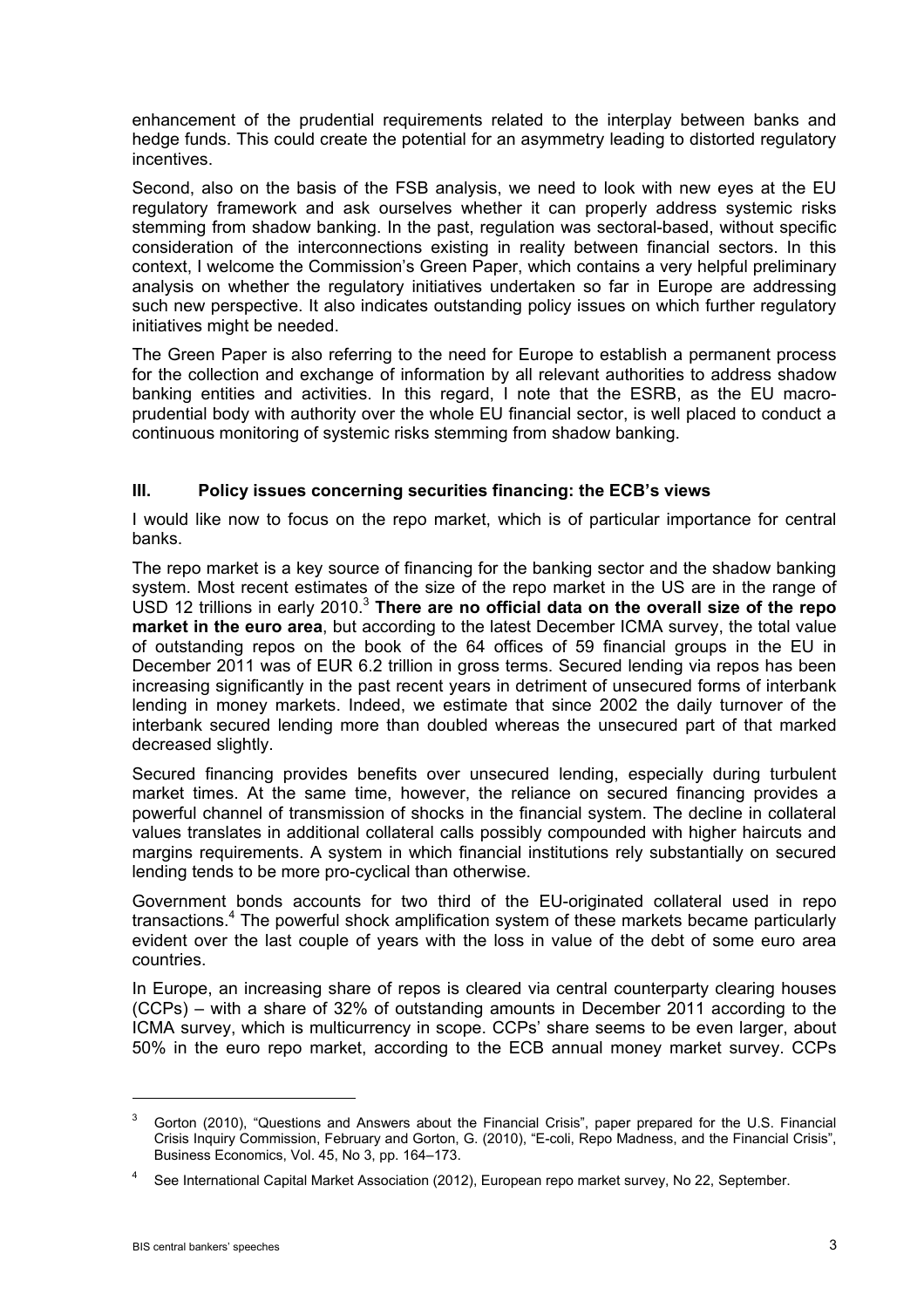increasingly interpose themselves between the original counterparties in repo market transactions, although this trend may reverse if counterparty risk would recede to pre-crisis levels. The rest of the euro repo market relies largely on bilateral trading, clearing and settlement modalities (about 40%) and, increasingly, on triparty repo which represents slightly more than 10% of the market. Triparty repo is certainly a dynamic segment which after the 2008 contraction shows again a growing trend.

I would like to make some preliminary considerations on three policy issues that are currently at the centre of the international debate on repo markets.

#### *First, the pro-cyclical nature of margin requirements used in securities financing transactions.*

Recent analytical studies (largely based on empirical studies on US markets) have highlighted that margin requirements and haircuts in repo markets are pro-cyclical. To counter this effect, it has been proposed that minimum haircuts could be applied permanently as a means of limiting system leverage or used temporarily in response to overheated market conditions as a macro-prudential tool.

However, when assessing such proposals, it should be noted that the main pro-cyclical factor may not be the level of the haircuts or margins but the level of market prices for collateral which can be irrationally high in a boom and correspondingly low amidst fire sales in a crisis. Moreover, a relevant share of the EU repo market is constituted by bilateral trades which cannot be easily controlled by a regulatory agency.

Such proposals will need to be carefully assessed as regards their impact on the money market and the possible effect on monetary policy implementation.

#### *This brings me to my second consideration: should we encourage the use of CCP in repo markets?*

During the crisis, the volume of repos declined with the exception of a few market segments. The reduction in outstanding repo values was however less pronounced for CCP-cleared repos than for other repo segments. It is well known that some CCPs actually saw an increase in their business at a time when counterparty-risk adverse market participants turned to safer avenues.

The good performance of CCPs could be explained by the fact that it addresses effectively most of the vulnerabilities which affected repo markets during the 2008 crisis. When cash lenders withdrew from the market due to misperceptions of the credit and liquidity risk, CCP-cleared repos were significantly less affected. Amidst a general decline of repo market trading at the peak of the crisis, some euro area CCPs actually saw an increase of volumes. This happened because CCPs provide effective protection against counterparty risk by interposing themselves between the original repo parties.

From a financial stability perspective, properly supervised and overseen CCPs act as a firewall against the propagation of default shocks and can mitigate counterparty credit risk, enhance market transparency, facilitate collateral liquidation, and foster standardisation of repo terms and eligible collateral. There is also the advantage that policy makers can monitor the cleared repo markets since CCPs are regulated institutions.

**Therefore, moving repo clearing to CCP seems to be the appropriate solution which by the way is already gaining ground in Europe,** having already attained half of the market.

*Third,* **some repo and securities lending market practices raise concerns from a financial stability point of view.** This is the case for practices related to cash collateral reinvestments in securities lending and to rehypothecation by prime brokers of securities given as collateral by hedge funds. I support the work on-going by the FSB on finding adequate regulatory responses, which should be aimed to constrain negative incentives and increase disclosure.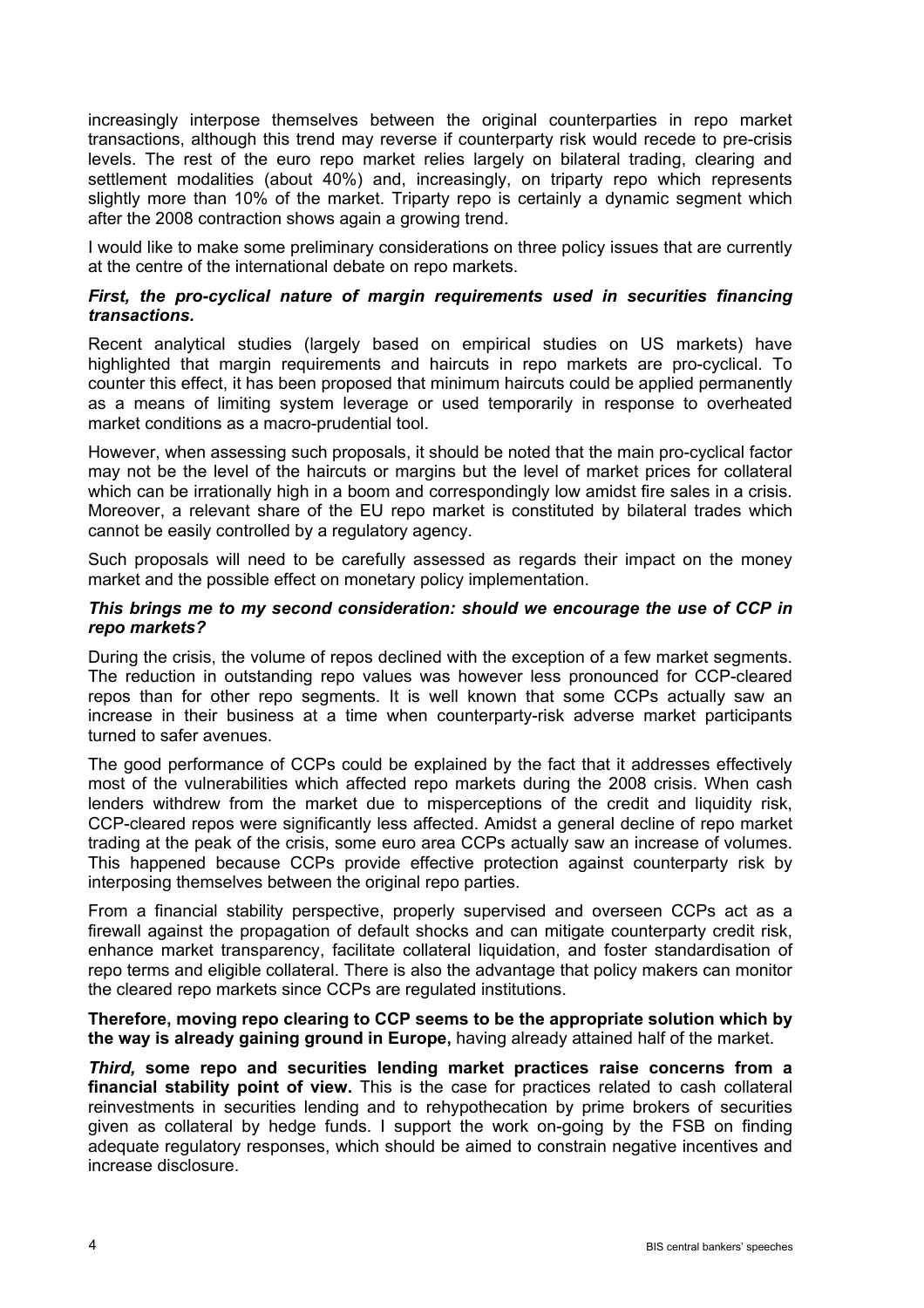The three issues I discussed merit careful reflections. The ECB will support the developments of policy solutions at European level also giving its contribution to the Commission's consultation.

# **IV. How to enhance the monitoring of repo and securities financing markets**

I would like now to focus on enhancing the monitoring of the repo markets. This market is largely an OTC market where rates and volumes are difficult to observe in real time with the implication that there is no comprehensive source of information in Europe. There are some important trading platforms where operations of short-term and more standard maturity take place, which can provide us some useful information. However, significant limitations or shortfalls do exist as regards existing data sets.

**First, market data are not timely and hardly comparable**. The ICMA survey is conducted every 6 months, the ECB Money Market Survey every year and the ECB Money Market Study biannually. Timelier sources of data are available among others from CCPs or from trading platforms e.g. Eurex Repo Euro Market, ICAP BrokerTec or MTS. As regards the ECB Money Market survey, there will be a pilot phase with a limited panel of banks to have a quarterly review. However, most data refers mostly or exclusively to the interbank market.

**Second, there are significant limitations as regards data stemming from market infrastructures***.* Data are fragmented and not complete, and are also not easily retrievable for analytical purposes<sup>5</sup>.

#### *Finally, there are no statistical sources available as regards the repo and securities financing markets.*

One recent initiative will be of some help, notably the global initiative coordinated by the Committee on the Global Financial System (CGFS) and by the ECB, together with other central banks of the Eurosystem, which plans to launch a qualitative quarterly survey on credit terms and conditions in euro-denominated securities financing and over-the-counter (OTC) derivatives markets. This survey is driven in particular by a need to monitor developments in securities financing, i.e. lending collateralised by securities, and OTC derivatives markets, as well as in shadow banking more generally. The survey will provide information about changes in credit terms applied by the largest banks for lending against euro-denominated security collateral and for OTC derivatives transactions with key counterparty types, as well as about main reasons behind the changes in those terms. This makes it a valuable monitoring and potentially early warning tool to support risk surveillance work and the risk identification process.

 $\overline{a}$ 

<sup>5</sup> First, available data is not complete. Repos that are settled in the books of custodian banks or in commercial bank money are not reflected, for instance in payment systems settling in central bank money, as TARGET. Furthermore, there is no link in TARGET data to the settlement of the securities leg of a repo transaction, therefore repo-related cash transfers cannot be separated from other payments. Analytical efforts are ongoing to design algorithms that identify the repo-related payments indirectly, but this may not be enough for repo market monitoring purposes. Repo-related deliveries of securities for collateral purposes are not singled out from other instructions to deliver securities, for instance from outright trades. Furthermore, participants in payment and settlement systems are largely banks; therefore the shadow-banking dimension is not reflected in payment balances even when banks act as intermediaries for non-bank entities. Second, reflecting the European market and the post-trade landscape, *data is fragmented* across infrastructures and countries. The euro repo market relies on a variety of securities clearing and settlement systems (CCPs, CSDs and ICSDs, triparty agents, custodian banks) and data may be available only in different formats. Third, *data is not easily available*. Even in those cases where the national supervisors and overseers may have access to the repo data available at the local market infrastructure (for example at CCPs) this is not enough to build a complete picture and timely monitor developments in the market. A central view is indispensable to gain insight from the wider financial stability perspective.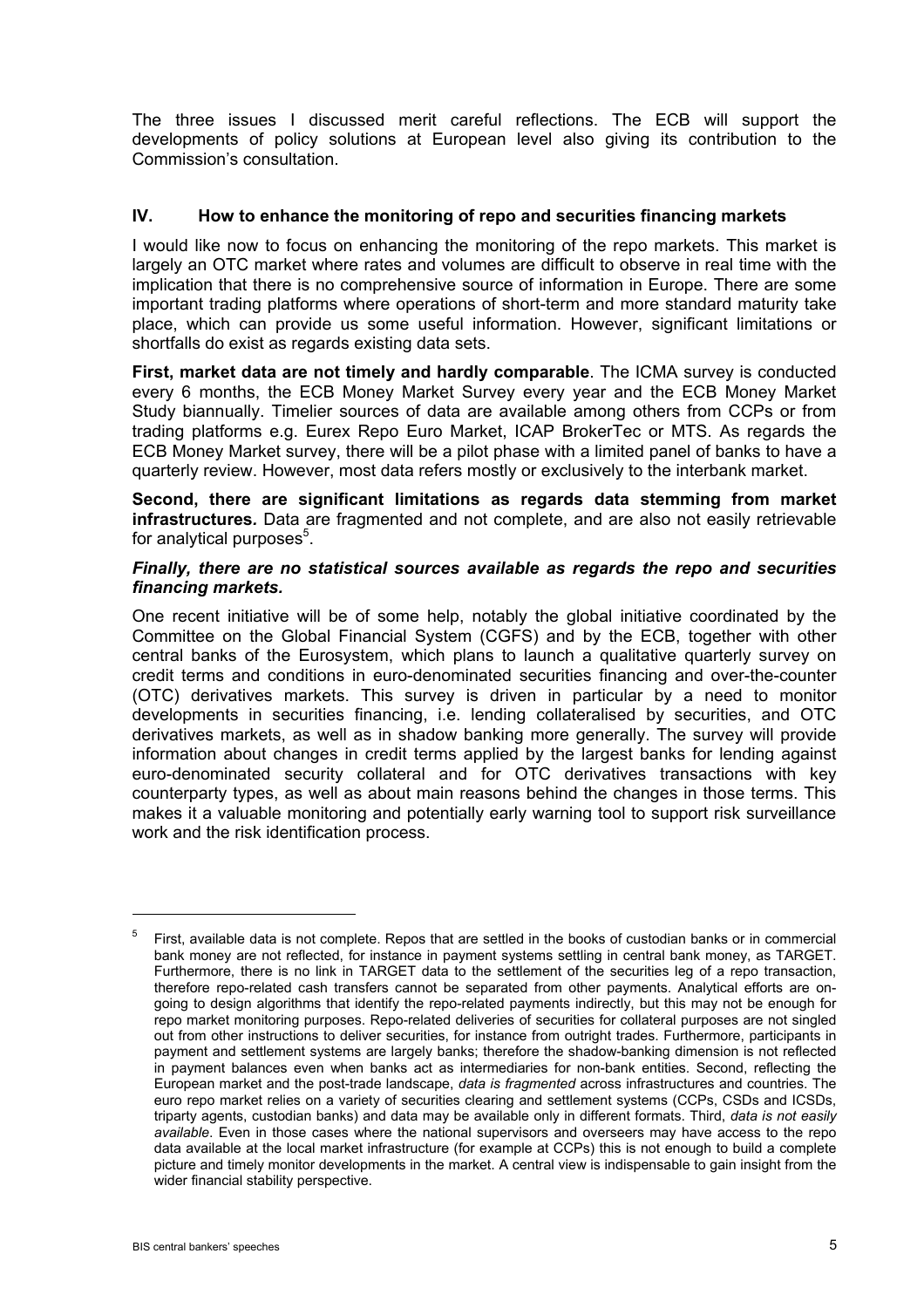# **V. Proposal for a database on the euro repo market**

#### *The ECB has a keen interest in obtaining detailed information on repo market activity both for monetary policy implementation and financial stability considerations.*

Any financial transaction that significantly affects the functioning of money markets is relevant for the transmission mechanism of monetary policy as well as for the operational framework of monetary policy implementation. The continuous gain in importance of the repo market is consequently of great importance for the Eurosystem.

An assessment of financial intermediaries' funding environment and financing activities is also a key element of any financial stability analysis. The monitoring of underlying developments on the basis of a regular data collection would benefit the ECB's tasks in pointing to potential risks stemming from this market.

While differences in market structure ought to be taken into account, the U.S. model may provide a starting point for a European blueprint. In the U.S. primary dealers voluntarily report on a weekly basis on their trading activities, as well as on their cash and financing positions, in a wide variety of underlying securities<sup>6</sup> differentiating according to the counterparty type.

To improve the data availability for repo markets, it could be argued that some existing surveys can be enhanced and the frequency of the reporting increased. However, the information collected would not fill the information gap for the non-bank segment of the repo market.

#### *So how to improve the data availability to monitor the repo market?*

Ideally, a central database would serve the purpose. Trade repositories have been a solution adopted to foster transparency in other market segments, as in case of the OTC derivatives alongside the introduction of mandatory clearing. In the case of repos, however, it has to be considered that transactions are to a large extent already channelled to formal infrastructures for clearing and settlement purposes. For instance, Central Securities Depositories (CSDs) already centralise in their systems, for their respective market, information relating to repo that can be derived from the settlement instructions. It could be argued that they *de facto* perform already a function that is similar to that of a trade repository. CCPs, triparty agents and custodian banks for the bilateral segment are in a similar position with respect to repos of their participants, or customers.

**A central database fed by infrastructures and custodian banks to the extent that they internalise repo settlement in their own books, would be the place for the much needed central view on repo market and its participants, both banks and non-banks**. This solution would have to be investigated from a technical point of view. For instance, infrastructures would have to report data based on a common format to be defined taking into account their respective special focus. To name one, CCPs would have to report prenetting repo data, whereas CSDs would have to retrieve and report data on the ordering party, often a customer of the CSD participant.

Therefore, I propose the creation of a *EU Central Database on Euro Repos* as a joint effort by public authorities and the financial industry, similarly to the model followed in the U.S. Due to its role in macro-prudential financial stability and the closeness of repo to monetary policy, and as it is the case with the Federal Reserve, **the ECB would be well placed to centralise the** *data gathering* for the euro repo market.

For a solution to be possible, however, it would be required the support of the European Commission by taking the necessary legislative initiative for the creation of a basic reporting

<sup>6</sup> Underlying securities include U.S. Government, Federal Agency, Government Sponsored Enterprise, Mortgage-backed, and Corporate Securities.